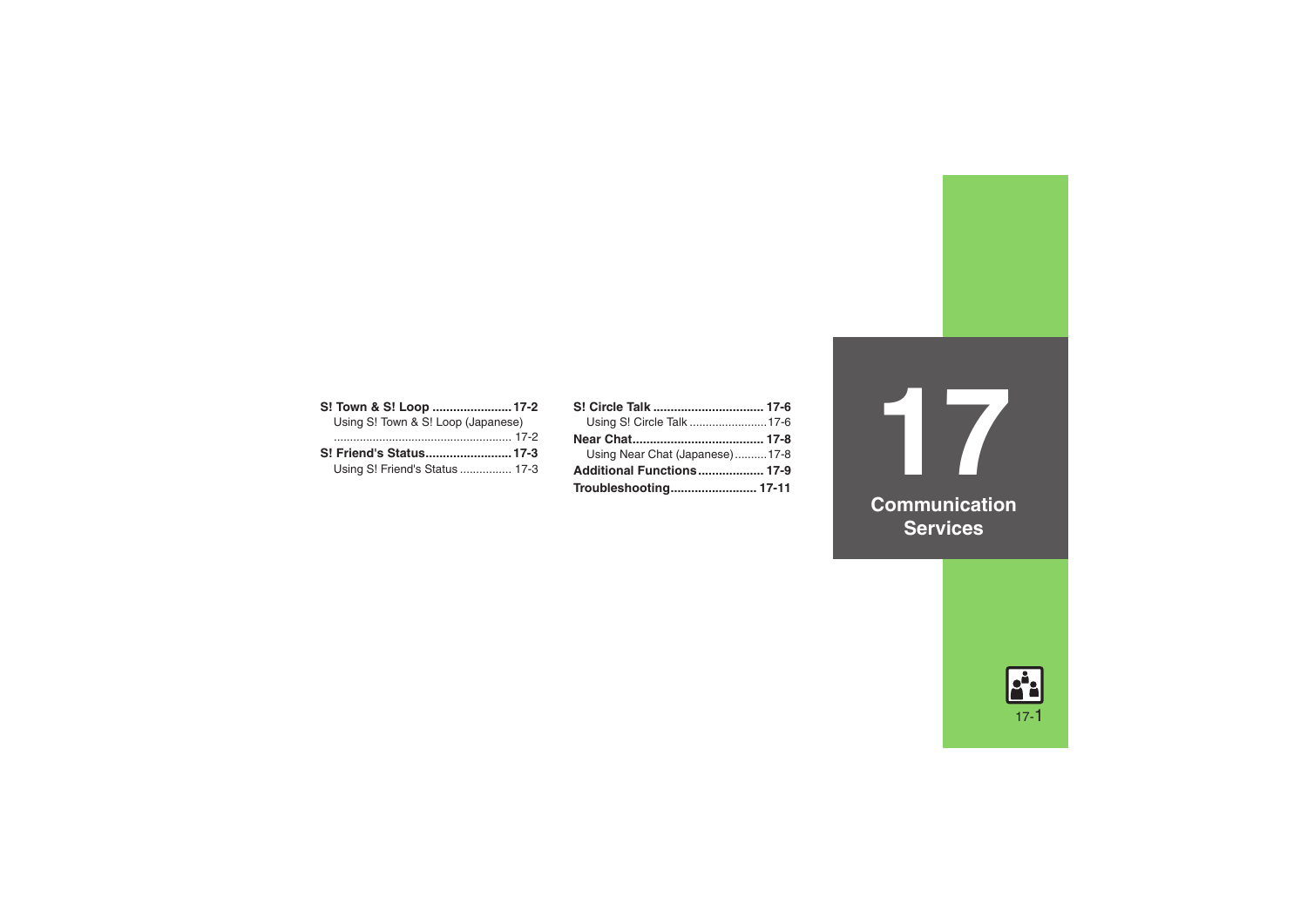### <span id="page-1-0"></span>**S! Town & S! Loop**

### <span id="page-1-1"></span>**Using S! Town & S! Loop (Japanese)**

#### **S! Town**

Select an avatar to enter this 3D virtual town, where you can play games and meet other users.

- . To use S! Town, agree to the terms of service then complete free user registration.
- . Internet connection is required; may incur high charges.

# *MENU* or **●**  $\rightarrow$  *Communication*

#### 2*S! Town* .

- S! Town (S! Application) starts.
- Refer to the S! Town help menu for operational instructions.
- . When an upgrade notice appears, follow onscreen instructions to upgrade.

#### **S! Town Library**

. Downloaded S! Town-compatible S! Applications are saved to S! Town Library. To start an application in S! Town Library, follow these steps:

 $MENU$  or  $\odot$   $\rightarrow$  *Communication*  $\rightarrow$ 

- **Highlight** *S!* **Town**  $\blacktriangleright$  **Library or**  $\boxed{\trianglelefteq}$
- $\rightarrow$  **Select application**

#### **S! Loop**

S! Loop is an online communication service. Share your diary, join BBS, etc. Internet connection is required; may incur high charges.



2*S! Loop* .

 Refer to the S! Loop help menu for operational instructions.

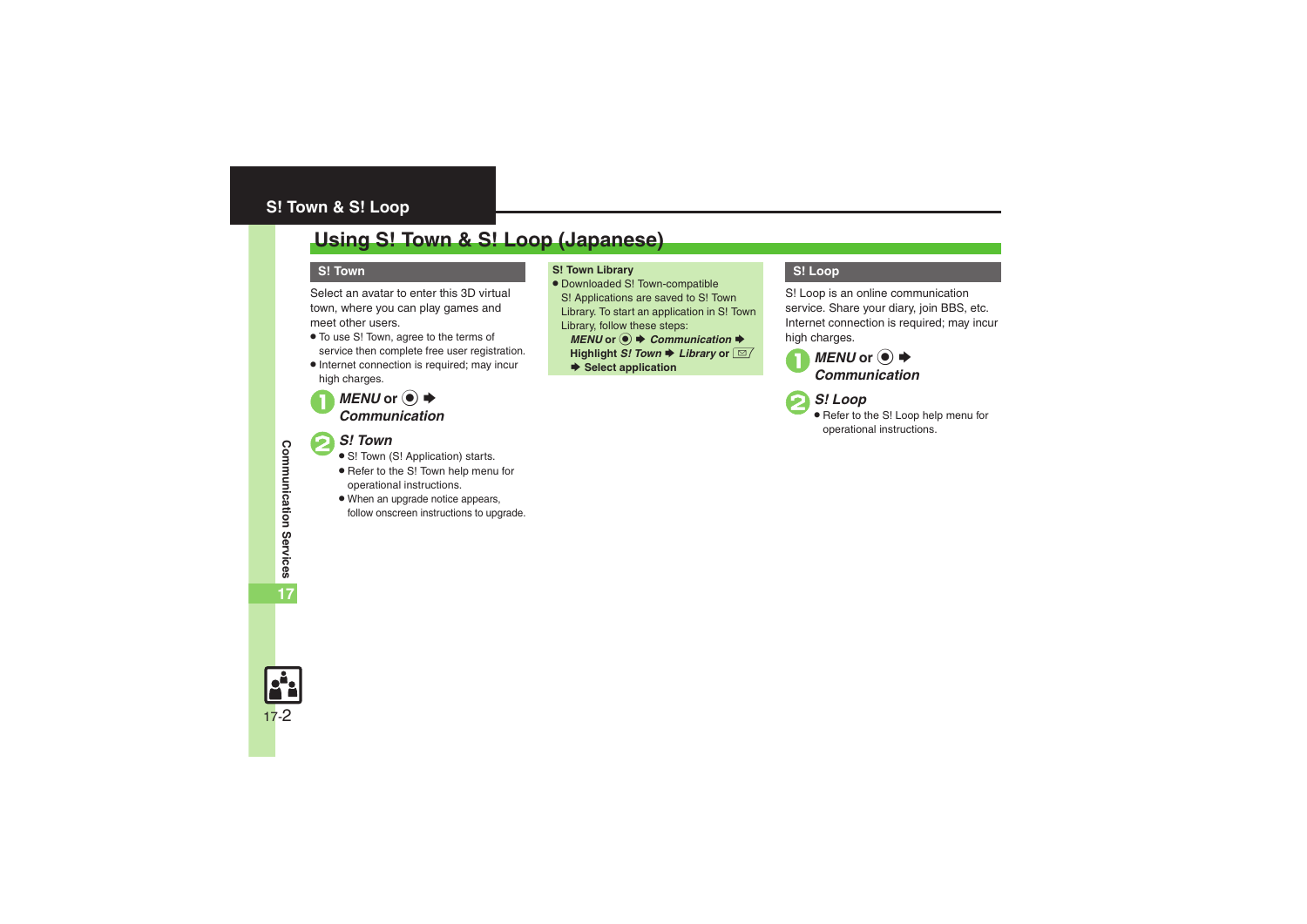### <span id="page-2-0"></span>**S! Friend's Status**

## <span id="page-2-1"></span>**Using S! Friend's Status**

- . S! Friend's Status requires a separate contract and basic monthly fee.
- . Set Connection status to *Online* beforehand.

#### <span id="page-2-2"></span>**Changing My Status**

Follow these steps to change Status, Availability and Comment; new status is sent to the members.



 $MENU$  or  $\odot$   $\blacklozenge$ Communication  $\Rightarrow$ 

### *S! Friend's Status*

If Connection status is *Online*, skip ahead to  $\Theta$ .



### 3*No*.

- **Select Yes to register members.**
- Omit **3** if a member is already registered.







**Select Availability, e.g.,** Answer OK **→** Select new **Availability**





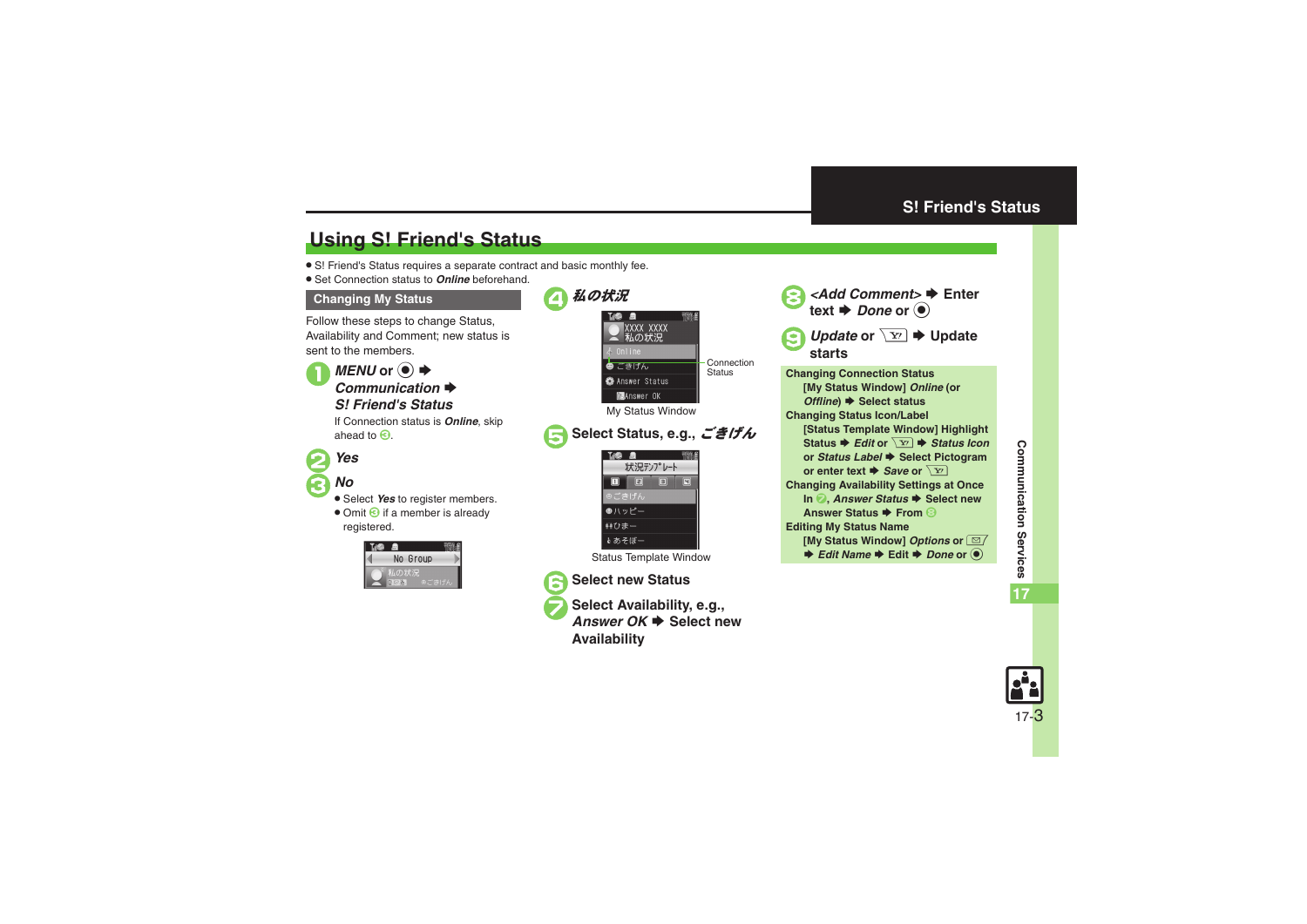#### **S! Friend's Status**

#### **Creating Status Templates**

Save custom combinations of Status Icon and Status Label to each template.









**1** Repeat **6**  $\cdot$  **5**  $\rightarrow$  *Save* or  $\overline{\chi}$ 

**Saving to Data Folder [Status Template Window] Highlight**   $\tanh$  (template)  $\blacktriangleright$  *Options* or  $\boxed{\trianglelefteq}$   $\blacktriangleright$ *Save to DF* ➡ *Save here* **Loading Templates via Data Folder [Status Template Window]** *Options* **or**  $\boxed{\textcircled{}}$  $\blacktriangleright$  **Add Template**  $\blacktriangleright$  Select **template Renaming Templates [Status Template Window] Highlight** 

 $\tanh$  (template)  $\rightarrow$  *Options* or  $\boxed{\text{S}}$   $\rightarrow$ 

*Edit Temp. Name* ♦ Enter name ♦

*Done* or  $\odot$ 

 $\blacksquare$  One Template **In Status Template window, highlight tab (template) →** *Options* or ⊠ *Reset* → *Yes* [ **All Templates In Status Template window,**<br>*Options* or **■** *Reset All* → *Yes*  Status Template window returns to the default setting. **Resetting Templates**

Communication Services **Communication Services 17**

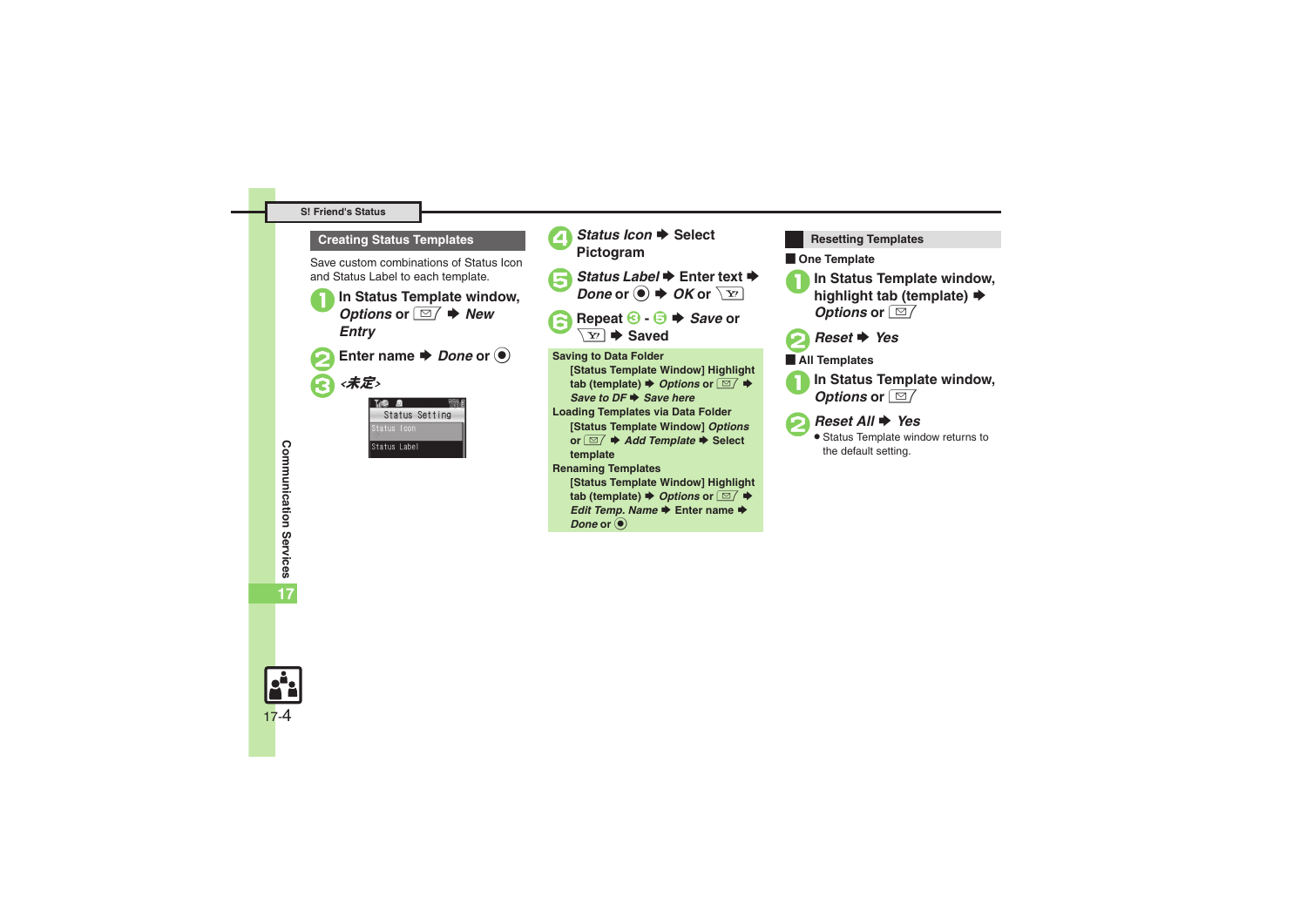#### **Registering Members When Registration is Complete**

Follow these steps to register a number saved in Phone Book for the first time. To add members, see **[P.17-9](#page-8-0)**.

**1***MENU* or ● ★ **Communication S! Friend's Status → Yes** 





**2** Phone Book  $\rightarrow$  Highlight **katakana row ➡ Select entry** 

### 3**Select phone number**

• Omit **G** if only one number is saved.

### 4*Yes*

. Registration request is sent to the number. Registration is complete when an acceptance notice arrives.



- 1*Yes*
	- . Acceptance notice is sent; the number is registered.

#### **Rejecting**

#### **In** 1**,** *No* S *Yes*

- Rejection notice is sent; the number cannot be registered for 24 hours.
- For *ConfirmLater*, Information window opens.





#### **Advanced**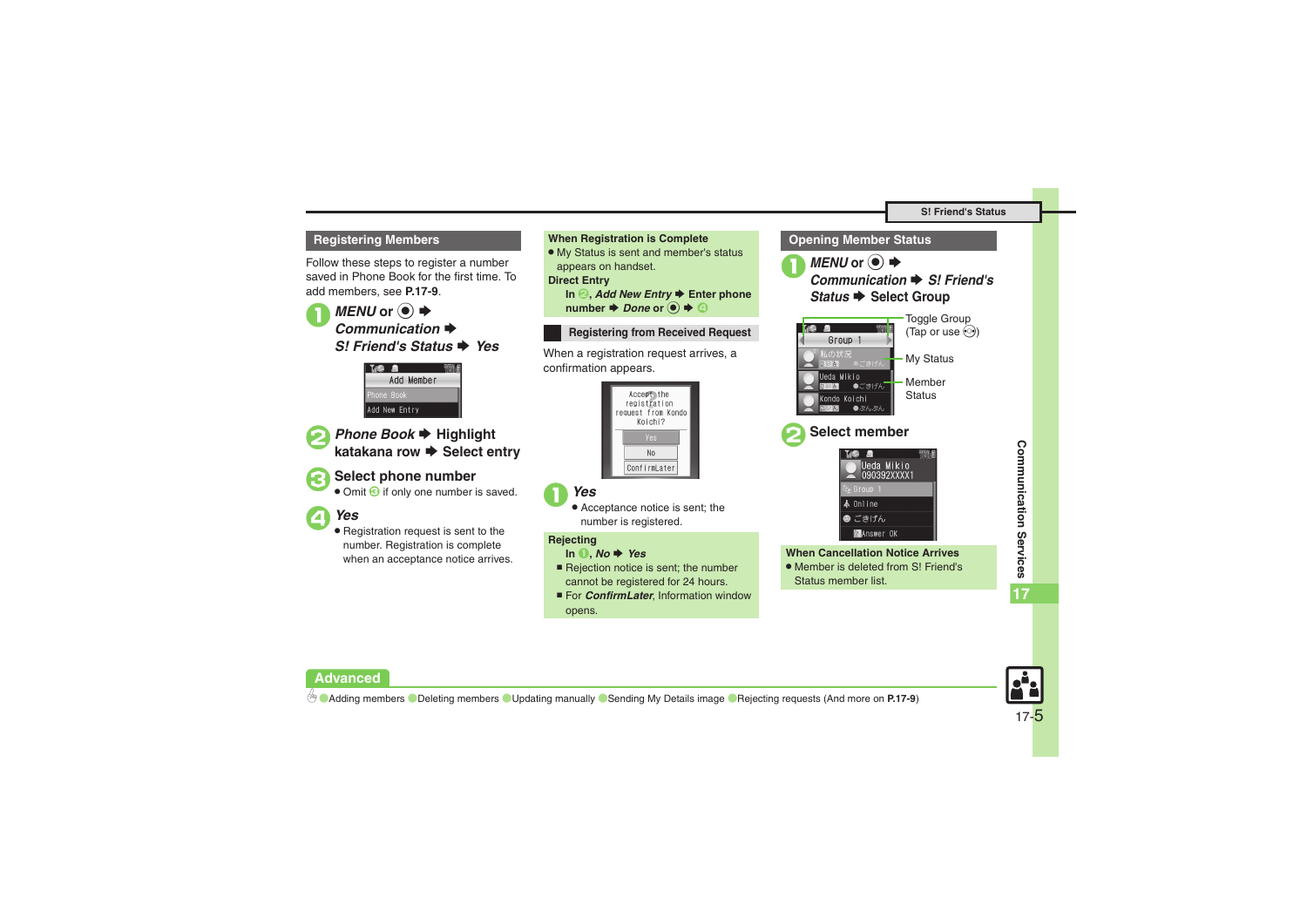### <span id="page-5-0"></span>**S! Circle Talk**

### <span id="page-5-1"></span>**Using S! Circle Talk**

- . A subscription to S! Friend's Status is required.
- . Transmission fees apply during S! Circle Talk.

Follow these steps to register a number saved in Phone Book:



. When registering a member for the first time, a confirmation appears. Select *Yes*, then skip ahead to  $\Theta$ .

### 2*<Add New Entry>*

|            | New Entry |  |
|------------|-----------|--|
| Individual |           |  |
| Group      |           |  |
|            |           |  |

*Group* **→** *Group Name:* **→** Enter name  $\rightarrow$  *Done* or  $\odot$ 





- 4**Select number, e.g.,** *No.1:*
- *Phone Book* → Highlight<br>katakana row → Select entry
- 6**Select phone number**



- **.** Omit **b** if only one number is saved.
- $\bullet$  Repeat  $\odot$   $\odot$  to add members.





17-6

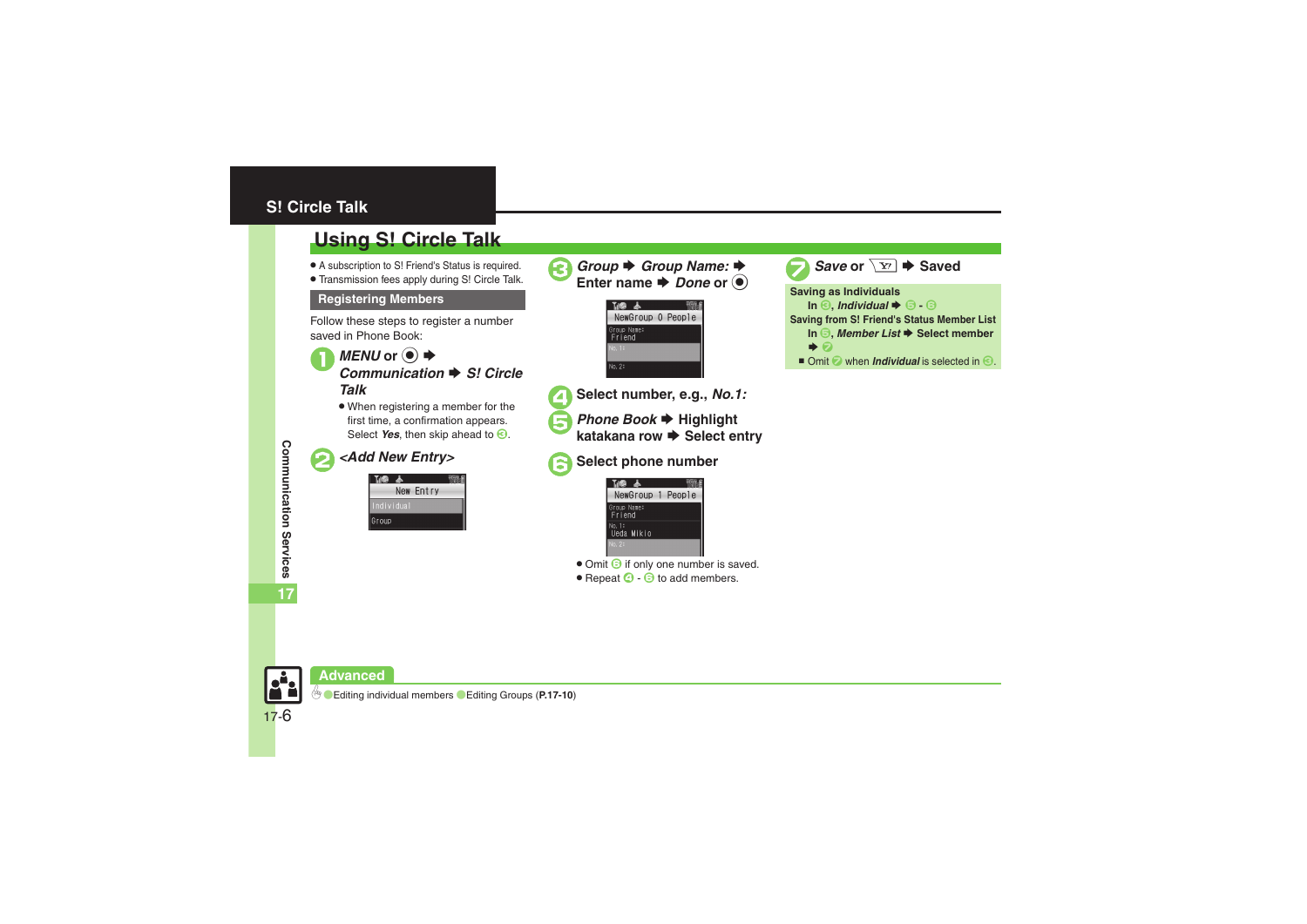#### **Initiating S! Circle Talk**

Follow these steps to send S! Circle Talk requests to members: Set My Status to *Online* first (**[P.17-3](#page-2-2)**).

### **1***MENU* or ● ★ **Communication → S! Circle** *Talk*





### ■ Select member or Group **→** *Call* or  $\odot$

• S! Circle Talk starts when request is accepted by a receiver.

#### **Direct Entry**

**Enter phone number ♦** *Call* **or ● ♦** *Call S! Circle Talk ♦ Call or* ●



- **1Press and hold a** when
	- *Press and Hold* **ଇ** appears
	- $\rightarrow$  **You have the floor**



. <sup>e</sup>*:My Turn* appears when you have the floor.

**2Keep holding 3** to speak  $\blacktriangleright$  **Release <u>∴</u>**  $\blacktriangleright$  **Floor is** 

### **released**

. Warning tone sounds before time limit.

#### **Canceling Loudspeaker**

- **During S! Circle Talk,**  A **or**  %
- To reactivate, follow these steps: D **or**  % S **While message appears,**   $OK$  or  $\odot$



 $\mathbf 0$ 



• S! Circle Talk ends automatically when there is only one participant left, including yourself.

#### **Rejoining S! Circle Talk**

- & **or**  !S **Highlight tab (log type)**
- ◆ Highlight record ◆ Options or BS *Rejoin Circle Talk*
- An error message appears when S! Circle Talk has ended or maximum number of participants are already engaged.

### **Accepting S! Circle Talk Request**

**While handset is ringing/**  $\textcolor{blue}{\bullet}\bullet$ **S! Circle Talk starts**

**17**

**•** S! Circle Talk Operations: left

17-7

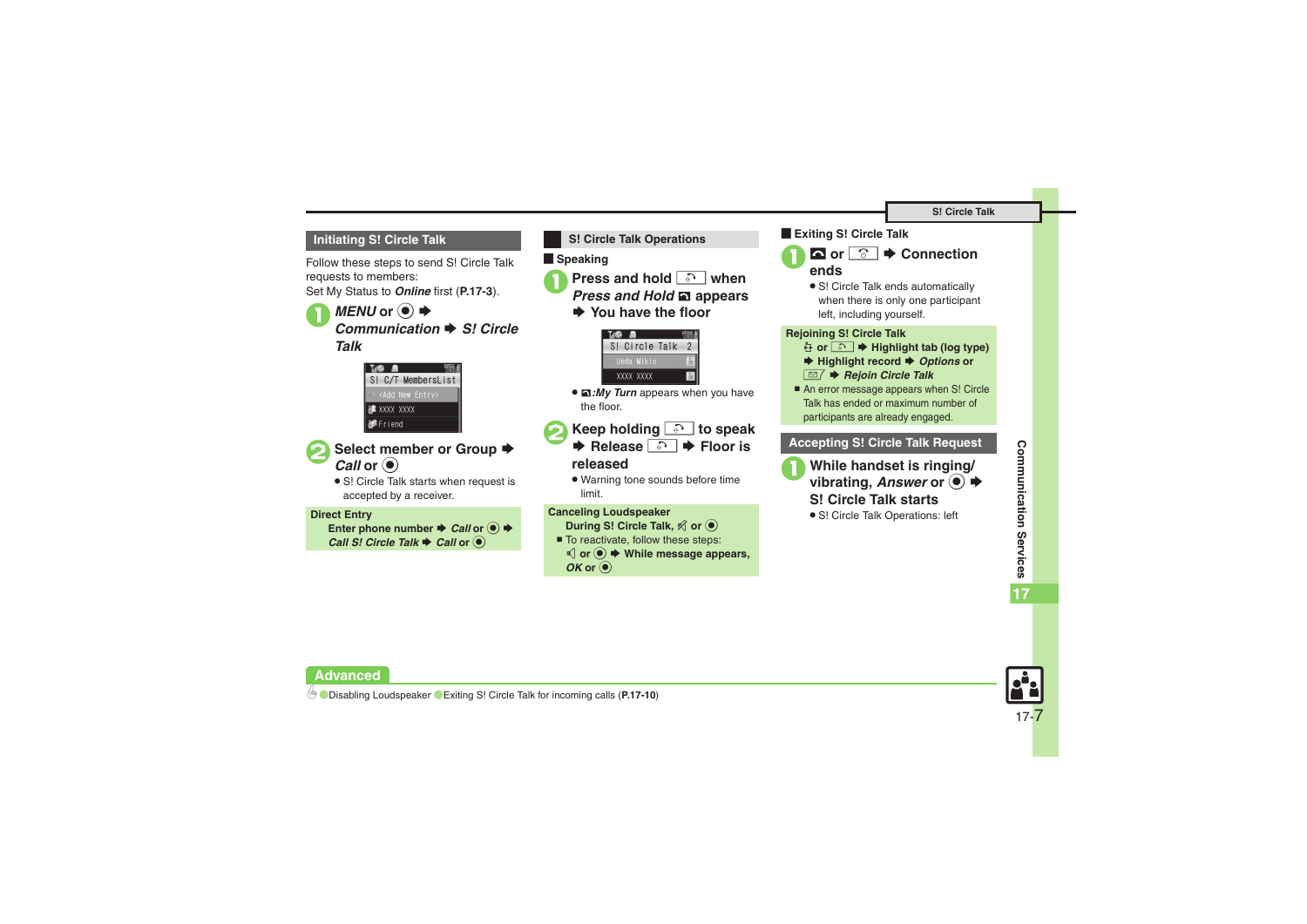### <span id="page-7-1"></span><span id="page-7-0"></span>**Using Near Chat (Japanese)**

- $\bullet$  In the event that this handset may be used by a minor, access to this application may be password restricted by a supervising adult. In this case, Handset Code access must also be managed to prevent the execution of Memory All Clear (**P.11-4**) that may be used to reset the application password.
- Because this application employs Bluetooth<sup>®</sup> wireless technology transmission/connection fees do not apply.

#### **Sending Near Chat Request <b>Receiving Near Chat Request**

 $MENU$  or  $\odot$   $\blacklozenge$ *n* ➡ Near chat



#### 2*Yes* .

- Near Chat S! Application starts.
- . For more, see Near Chat
- S! Application instructions.



When a Near Chat request arrives, a tone sounds and S! Appli Notification appears.

After a period of inactivity, Information window opens, tone sounds and notification appears.

1*Yes* .

- Near Chat S! Application starts.
- . For more, see Near Chat S! Application instructions.

**Rejecting Request In** 1**,** *No*



Communication Services **Communication Services 17**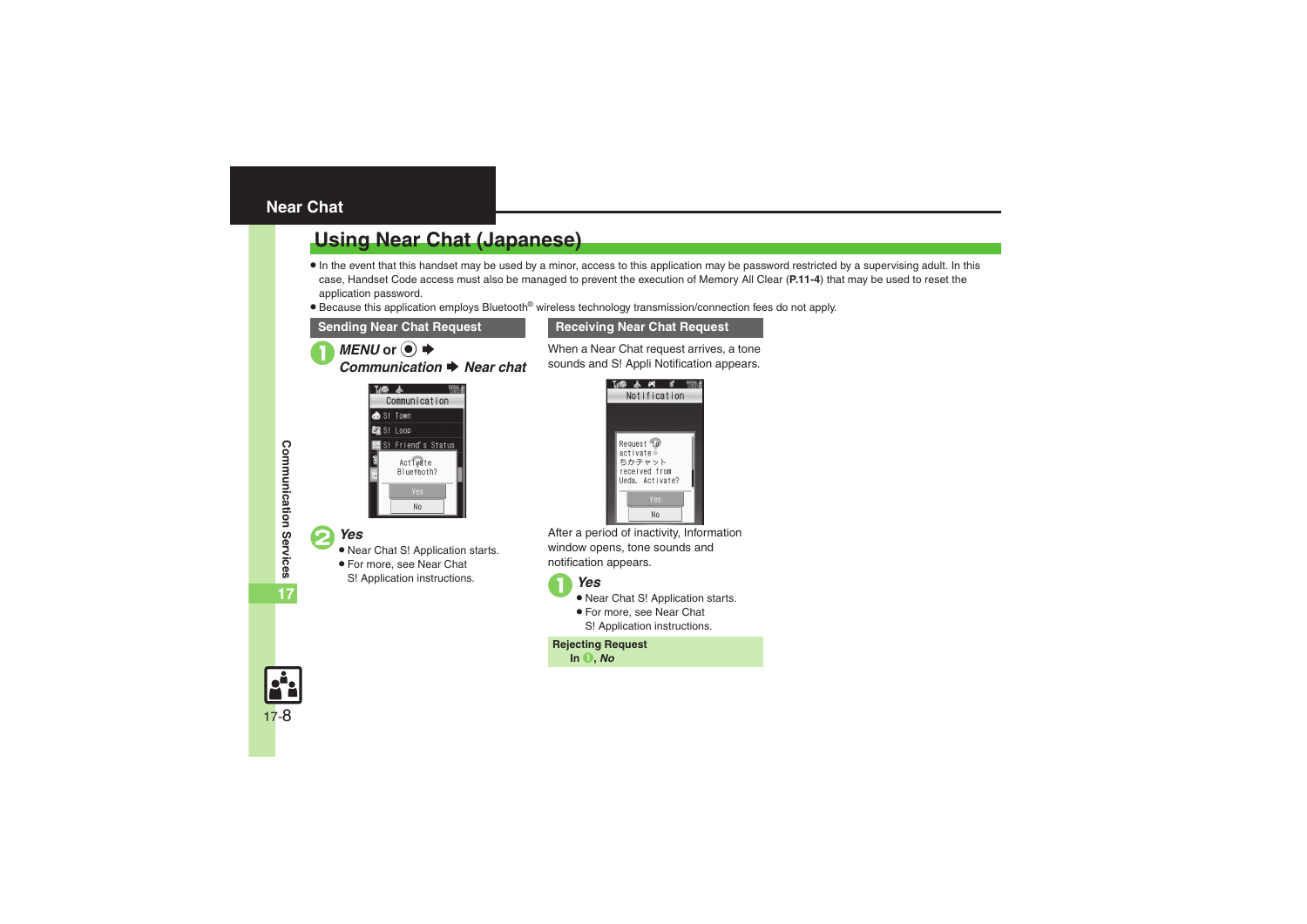### <span id="page-8-0"></span>**Additional Functions**

#### **S! Friend's Status**

#### [ **Members/Groups**

<span id="page-8-2"></span><span id="page-8-1"></span>

| <b>Adding members</b>              | MENU or $\textcircled{\textcircled{\textcirc}}$ $\blacktriangleright$ Communication $\blacktriangleright$ S! Friend's<br><i>Status</i> → Highlight Group → <i>Options</i> or $\boxed{\simeq}$<br>Add Member Select method Select<br>entry or set phone number Yes                                                                      |
|------------------------------------|----------------------------------------------------------------------------------------------------------------------------------------------------------------------------------------------------------------------------------------------------------------------------------------------------------------------------------------|
| <b>Deleting members</b>            | MENU or $\textcircled{\textcircled{\textcirc}}$ $\blacktriangleright$ Communication $\blacktriangleright$ S! Friend's<br><i>Status</i> → Select Group → Highlight member →<br>Options or $\Box$ Registration Release $\rightarrow$ Yes<br>Yes<br>Cancellation notice is sent: deleted members cannot<br>be re-registered for 24 hours. |
| <b>Moving members</b>              | MENU or $\odot$ $\rightarrow$ Communication $\rightarrow$ S! Friend's<br>Status → Select Group → Highlight member →<br>Options or $\Box$ $\rightarrow$ Change Group $\rightarrow$ Select<br>target Group                                                                                                                               |
| <b>Renaming Groups</b>             | MENU or $\left( \bullet \right)$ $\Rightarrow$ Communication $\Rightarrow$ S! Friend's<br>Status $\blacktriangleright$ Highlight Group $\blacktriangleright$ Options or $\Box$<br>Edit Group Name $\blacktriangleright$ Enter name $\blacktriangleright$ Done or $\blacklozenge$                                                       |
| <b>Member Status &amp; Notices</b> |                                                                                                                                                                                                                                                                                                                                        |
|                                    | $MFMIL_{\alpha\alpha} \bigotimes_{\alpha} A$ Communication $\triangle$ CLEsiandia                                                                                                                                                                                                                                                      |

<span id="page-8-3"></span>

|                        | <i>MENU</i> or ● <i>Communication</i> ▶ <i>S! Friend's</i><br>Updating manually Status ▶ Highlight Group ▶ <i>Options</i> or <b><i>all</i></b><br>Settings ▶ Status Update                          |
|------------------------|-----------------------------------------------------------------------------------------------------------------------------------------------------------------------------------------------------|
| <b>Opening notices</b> | MENU or $\circledast \diamond$ Communication $\bullet$ S! Friend's<br>Status $\bullet$ Highlight Group $\bullet$ Options or $\boxed{\cong}$<br>$\bullet$ Status Notif. List $\bullet$ Select notice |

#### <span id="page-8-5"></span><span id="page-8-4"></span>[ **My Details** [ **Settings Sending My Details image**  $MENU$  or  $\odot$   $\rightarrow$  *Communication*  $\rightarrow$  *S! Friend's* **Status → Select Group → Highlight member →** *Options* or  $\boxed{\text{S}}$  **→ Send Image** → Yes **Rejecting requests**  $[Start Here] **MENT** or  $\hat{\bullet}$   $\Rightarrow$  **Communication**  $\Rightarrow$$ *S! Friend's Status* ♦ *Options* or  $\textcolor{red}{\boxtimes\sqrt{}}$  ♦ *Settings* ♦ *Request Reply* ♦ See below **Rejecting Requests from Unsaved Numbers** *Confirm if Registered* . Rejection notice is sent to rejected numbers automatically. **Rejecting All Requests** *Always Ignore* . Rejection notice is sent to all requesters automatically. **Saving custom Availability combinations** $MENU$  or  $\odot$   $\rightarrow$  *Communication*  $\rightarrow$  *S! Friend's Status* ▶ *Options* or *⊠* ▶ *Settings* ▶ **Answer Status** • User Setting • Select type  $\blacktriangleright$  Select Availability  $\blacktriangleright$  *Save* or  $\boxed{Y}$ **Changing Status Icon Pictogram or Status Label description**  $MENU$  or  $\odot$   $\rightarrow$  *Communication*  $\rightarrow$  *S! Friend's Status* ▶ *Options* or  $\boxed{\triangle}$  **▶ Settings ▶ Status** *Setting* ▶ Highlight tab (template) ▶ Select **Status → Status Icon → Select Pictogram → Status Label**  $\blacktriangleright$  Enter text  $\blacktriangleright$  *Done* or  $\textcircled{\blacklozenge}$   $\blacktriangleright$ *Save* or  $\sqrt{Y}$

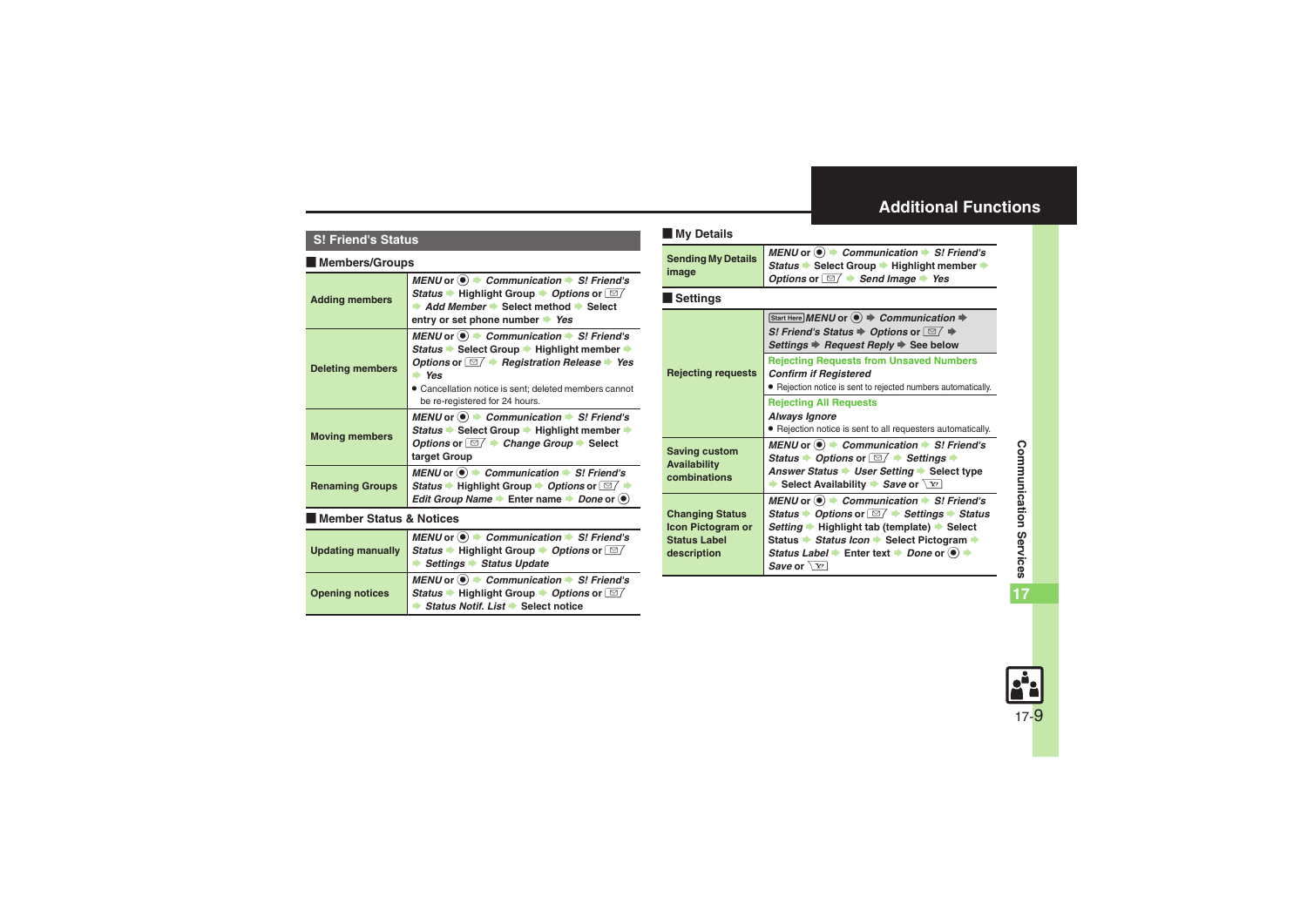#### **S! Circle Talk**

#### [ **Member List**

<span id="page-9-0"></span>

| <b>Editing individual</b><br>members                   | Start Here MENU or $\textcircled{\textbf{}} \Rightarrow$ Communication $\Rightarrow$<br>S! Circle Talk $\Rightarrow$ Highlight member $\Rightarrow$ Options<br>or $\Box$ $\Rightarrow$ See below                             |
|--------------------------------------------------------|------------------------------------------------------------------------------------------------------------------------------------------------------------------------------------------------------------------------------|
|                                                        | <b>Replacing Members</b><br>Edit $\rightarrow$ Change or $\odot$ $\rightarrow$ Select method $\rightarrow$<br>Select entry                                                                                                   |
|                                                        | <b>Deleting Members</b><br>Delete $\rightarrow$ Yes                                                                                                                                                                          |
| <b>Editing Groups</b>                                  | Start Here MENU or $\left( \bullet \right) \Rightarrow$ Communication $\Rightarrow$<br>S! Circle Talk → Highlight Group → Options or<br>$\overline{\mathfrak{D}}$ $\rightarrow$ See below                                    |
|                                                        | <b>Editing Group Name/Members</b><br><i>Edit</i> Select target Edit/enter Save or $\setminus$ Y'                                                                                                                             |
|                                                        | <b>Deleting Group Members</b><br>Edit $\rightarrow$ Highlight member $\rightarrow$ Options or $\boxed{\simeq}$ $\rightarrow$<br>Delete $\rightarrow$ Yes $\rightarrow$ Save or $\sqrt{Y}$                                    |
|                                                        | <b>Deleting Groups</b><br>Delete $\rightarrow$ Yes                                                                                                                                                                           |
| Settings                                               |                                                                                                                                                                                                                              |
| <b>Disabling</b><br>Loudspeaker                        | MENU or $\odot$ $\blacktriangleright$ Communication $\blacktriangleright$ S! Circle<br>Talk $\rightarrow$ Options or $\boxed{\cong}$ $\rightarrow$ Loudspeaker $\rightarrow$ Off                                             |
| <b>Exiting S! Circle</b><br>Talk for incoming<br>calls | MENU or $\odot$ $\blacktriangleright$ Communication $\blacktriangleright$ S! Circle<br>Talk $\rightarrow$ Options or $\boxed{\cong}$ $\rightarrow$ Incoming Calls $\rightarrow$<br>Voice Calls or Video Calls → Accept Calls |

<span id="page-9-3"></span><span id="page-9-2"></span><span id="page-9-1"></span>**17**